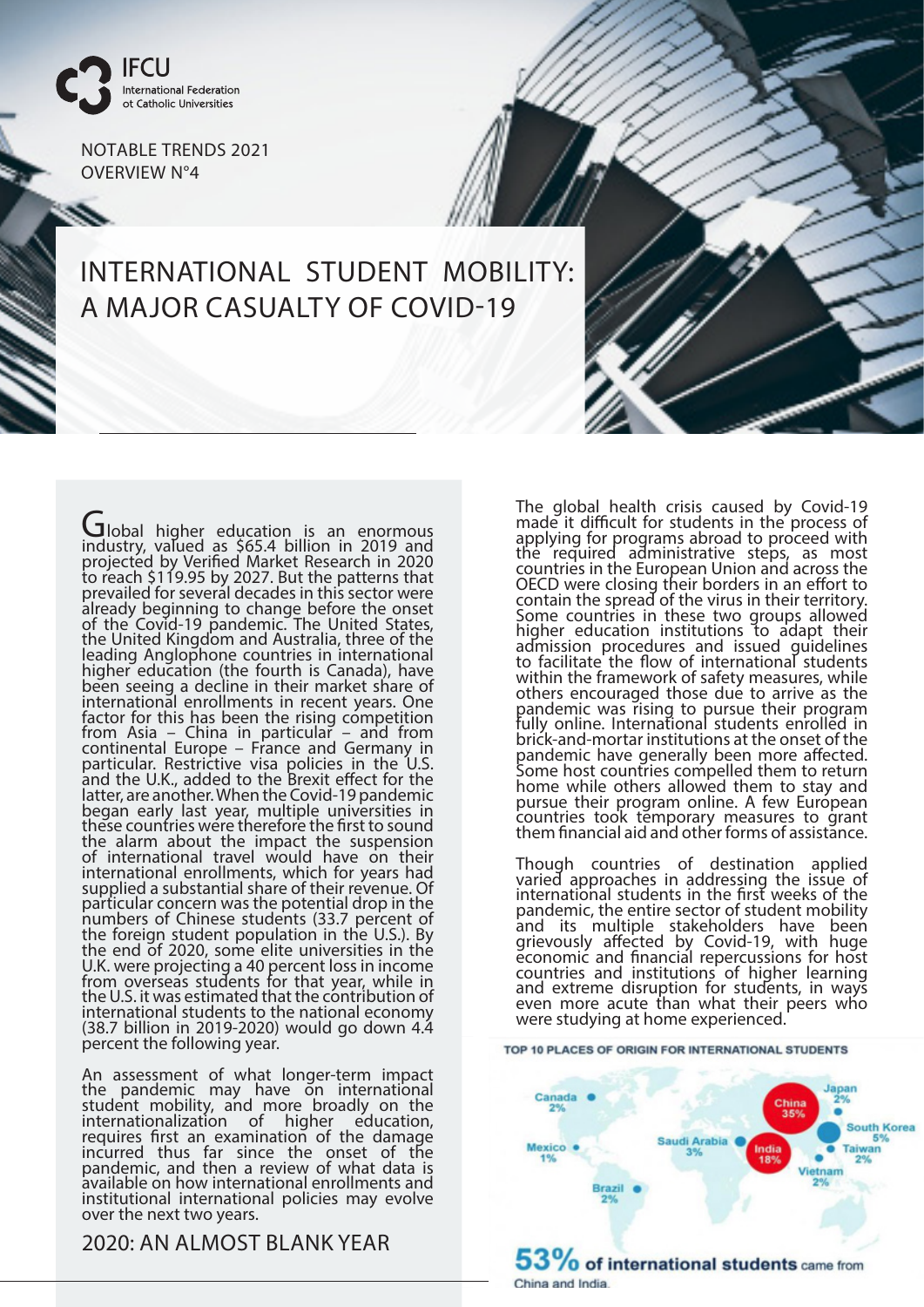country-based figures for revenue loss and numbers of students affected, both in the course of their program abroad and regarding future plans do not yet exist, so the overall quantitative impact of the pandemic on the sector cannot be comprehensively assessed at this time. But a number of surveys provide some indication of the effects this 'blank' year has had, essentially in the United States and the United Kingdom.

A survey conducted in November 2020 by 10 major higher education organizations and based on data from over 700 U.S. colleges and universities found that while the total number of international students enrolled in the U.S. and studying online overseas at U.S. institutions had dropped by 16 percent in the fall semester of 2020, new recruitment for 2021-2022 had gone down by 43 percent (amounting to approximately 40,000 students). The previous month, in a Times Higher Education survey carried out among 659 prospective international students, only 32 percent of respondents agreed that online learning at an institution overseas would be better than taking in-person classes at home, and results broken down by host country showed that only 25 percent of those who had planned to study in the U.S. favored the online option, while 38 percent of those aiming for the U.K. did. The study also found that 37 percent of students surveyed had delayed their overseas school plans because of Covid-19, but only 8 percent had cancelled them altogether. Just 6 percent of those who had changed plans said they were going to study remotely instead. Both surveys clearly showed that, in the perception of most international students, whether enrolled in a program or planning to get enrolled, studying remotely elicited much lower interest than the prospect of participating in person and getting the full immersion experience.

*Covid-19 Effects on U.S. Higher Education Campuses, Preparing for the Future: The Path Forward for International Educational Exchange,*  a study released in June 2021 by the Institute of International Education, provides additional data on international students in spring and fall 2021 and on the recruitment of future international students. It finds that in spring 2021, 52 percent of institutions surveyed noted that most of their international students attended classes in person at some point during the semester. 90 percent of these institutions were planning to offer in-person study to international students in fall 2021.

In addition, 43 percent of institutions reported a sizeable increase in their international student applications for 2021-22 compared with the previous academic year (with a 59 percent increase in doctoral applications). Finally, a sizeable 77 percent reported funding recruitment of international students at the same levels or higher than before the pandemic. Regarding the risks attached to the virus itself, 64 percent planned to provide vaccines to students, including international, while 45

percent did not plan to require a vaccine for students coming in the fall.

This report therefore proposes a cautiously optimistic outlook whereby, with vaccination rates rising in the United States, all students will be encouraged to return to in-person study as campuses reopen in the fall. Yet institutions are aware that vaccination campaigns move forward at very different paces across the world and that the possibility of new outbreaks such as those currently affecting India and Latin America, added to the uncertainties of global travel that persist, will make it impossible to return quickly to the free international student flows of pre-Covid-19 days.

Figure 3. Enrolled International Students Attending Classes in Spring 2021



## LOOKING AHEAD: BACK TO PRE-COVID OR NEW PARADIGMS?

Two, very distinct, broad pictures of how international student mobility will be affected over the next few years by the 2020-21 pandemic are emerging. One is based on the belief that once the world has moved past the crisis in every major respect, international enrollment will return to previous levels and universities will deal with it as they used to, and go back to fully benefiting from that source of revenue. The other posits that, as with most other dimensions of higher education, international student mobility will have to be redefined on the basis of lessons learned from Covid and beyond.

Many higher education professionals believe that the near freezing of international student flows this year and last will indeed build "pent-up demand" for studying abroad and may lead to an actual boom of international students starting in 2022. In this scenario, the Covid-19 pandemic should eventually come to be viewed as a moment of parenthesis that will in fact, a few years on, serve to reinforce the internationalization of higher education. This outlook is primarily typical of personnel associated with international relation activities at various – in particular leading – universities in the United States and in Europe. Among observers, analysts and experts of higher education not associated with a university though, the approach is markedly different as it focuses on factors of change that were already emerging in the years preceding the pandemic and as it speculates that these new patterns